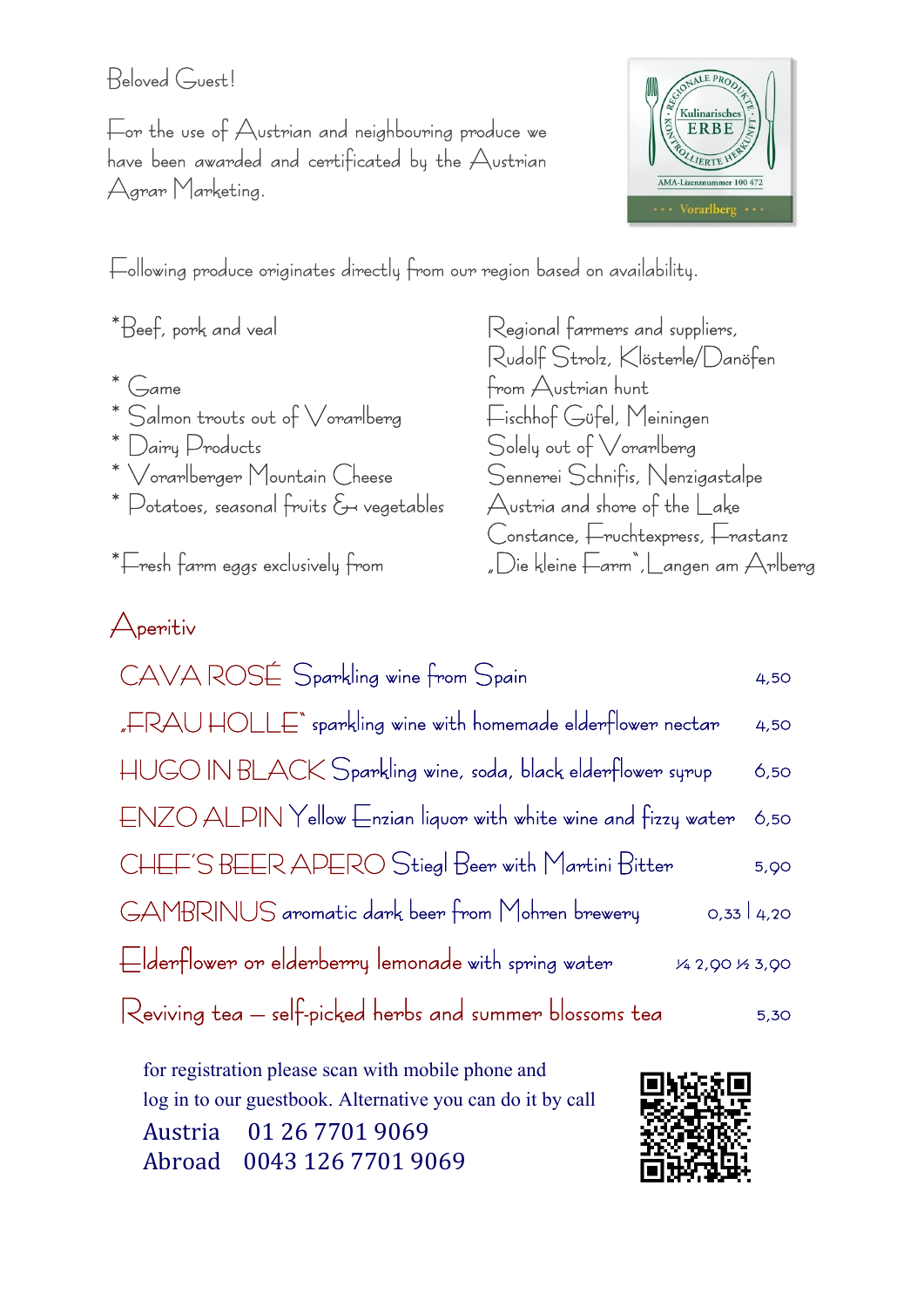### Salads and Starters

Cover Artisan bread \* butter \* herbal salt \* chives \* per person 4,90

 $CZ$   $EQ$ 

Homemade poultry liver mousse with apricot - plum chutney, marinated walnuts and toasted brioche 14,90  $C38$ 

> Tyrolean bacon carpaccio Thin-sliced bacon with walnut oil, mountain cheese and artisan bread 16,90 starter 12,90  $CZ$

Fresh cheese in bacon coat leaf salads, wild herbs house dressing 16,90 starter 12,90  $(X, X)$ 

Chef's favorite Salads with wild herbs house dressing and chicken breast in coconut coat and chili sauce 17,90 starter 13,90  $CZ$ 

Winter leaf salads from the market with apples, grapes and nuts, elderflower cider marinade 10,90  $CZ$ 

> Mixed seasonal salad With wild herbs house dressing 7,90 large bowl 12,90  $CZ$

Leaf salads with wild herbs dressing 7,90 or pumpkin seeds oil & cider vinegar marinade 7,90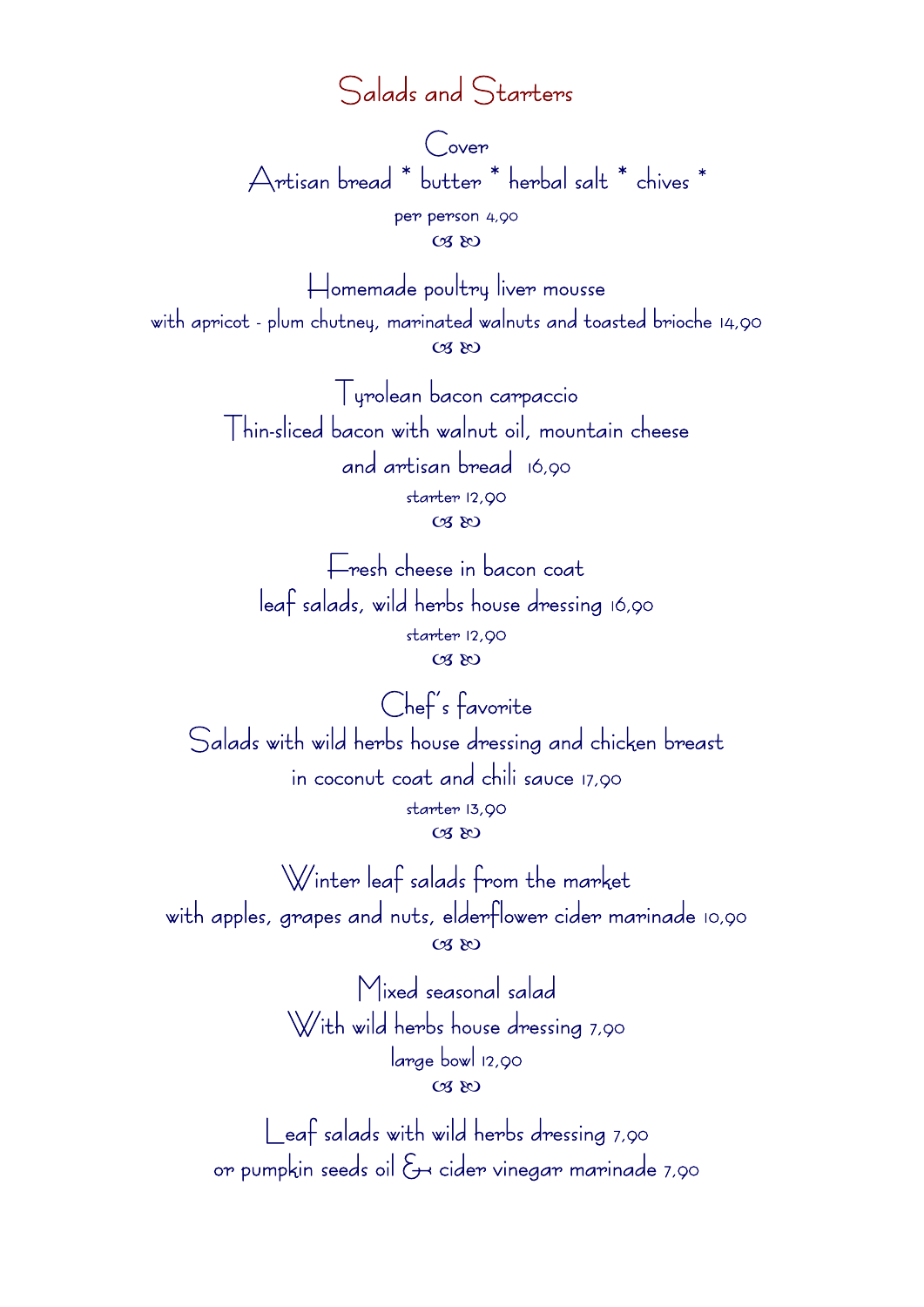# …out of the soup pot

Beef broth with  $*$ milt-toast $*$  or  $*$ liver spaetzle $*$  or  $**$  aliced pancakes $*$ 3 classic Austrian soup recipes - warming and strengthening 6,50

VEGETARIAN DISHES

 Slices of polenta with winter vegetables gratinated in the oven with Klostertaler mountain cheese 16,90  $CZ$  $EQ$ 

Chef's Veggie bowl Linguine with winter vegetables, bean croquettes roasted pumpkinseeds and Sauce Hollandaise 17,90 Bistro portion 15,90  $(M, M)$ 

Vegan Oven roasted winter vegetables with rosemary potato wedges and chili-tomato dip 17,90  $(M, M)$ 

> Arlberger Käsknöpfle Wheat-egg droplings "Spaetzle" with butter, mountain cheese, fried onions and chives 14,90 Bistro portion 12,90

*Fondue Chinoise Classic Fondue Chinoise Gourmet Cheese fondue* Indulge in an exquisite fondue evening!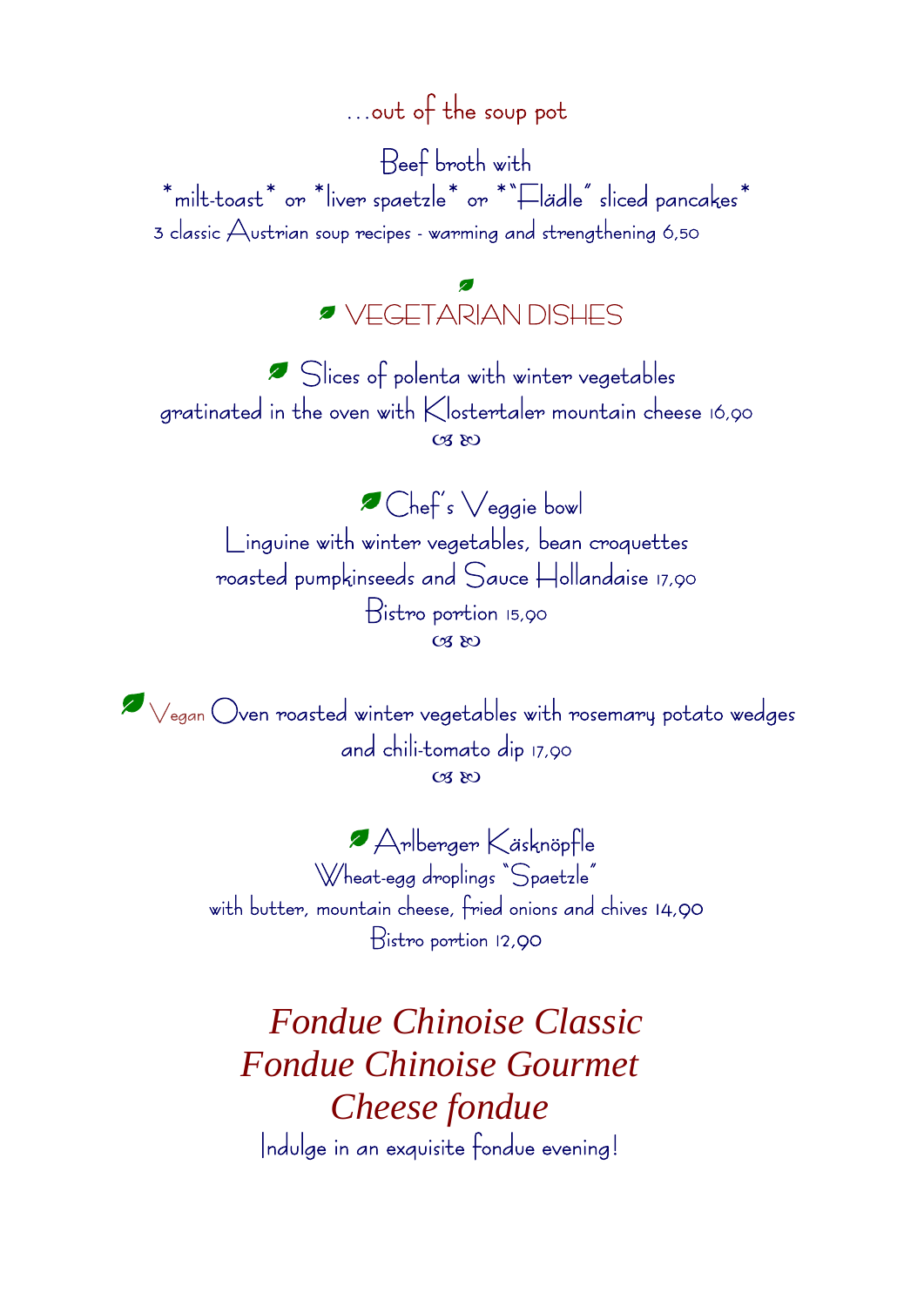Our "Wirtshaus" classics

Juicy wild boar and dark beer goulash with Pretzel dumplings 23,90  $CZ$ 

Klostertaler "Senn Toepfle" Vorarlberg veal and beef cutlet with potato – winter vegetables gratinated with Klostertaler mountain cheese 18,90  $CZ$   $RQ$ 

> "Wiener Schnitzel" from veal with French fries or parsley potatoes 26,90 Bistro portion 19,90  $CZ$

"Wiener Schnitzel" from pork with French fries or parsley potatoes 17,90 Bistro portion 13,90  $CZ$ 

Veal Cordon Bleu with French fries Filled with smoked ham and Edamer cheese 28,90 from pork loin 19,90  $(98R)$ 

Q & BOQ & BOQ & BOQ & BOQ & BOQ & BO change of side dishes – surcharge starting at 1,20 homemade cranberry sauce 1,90 homemade gravy 2,00  $CZ$ 

Please ask our staff for information about allergenes.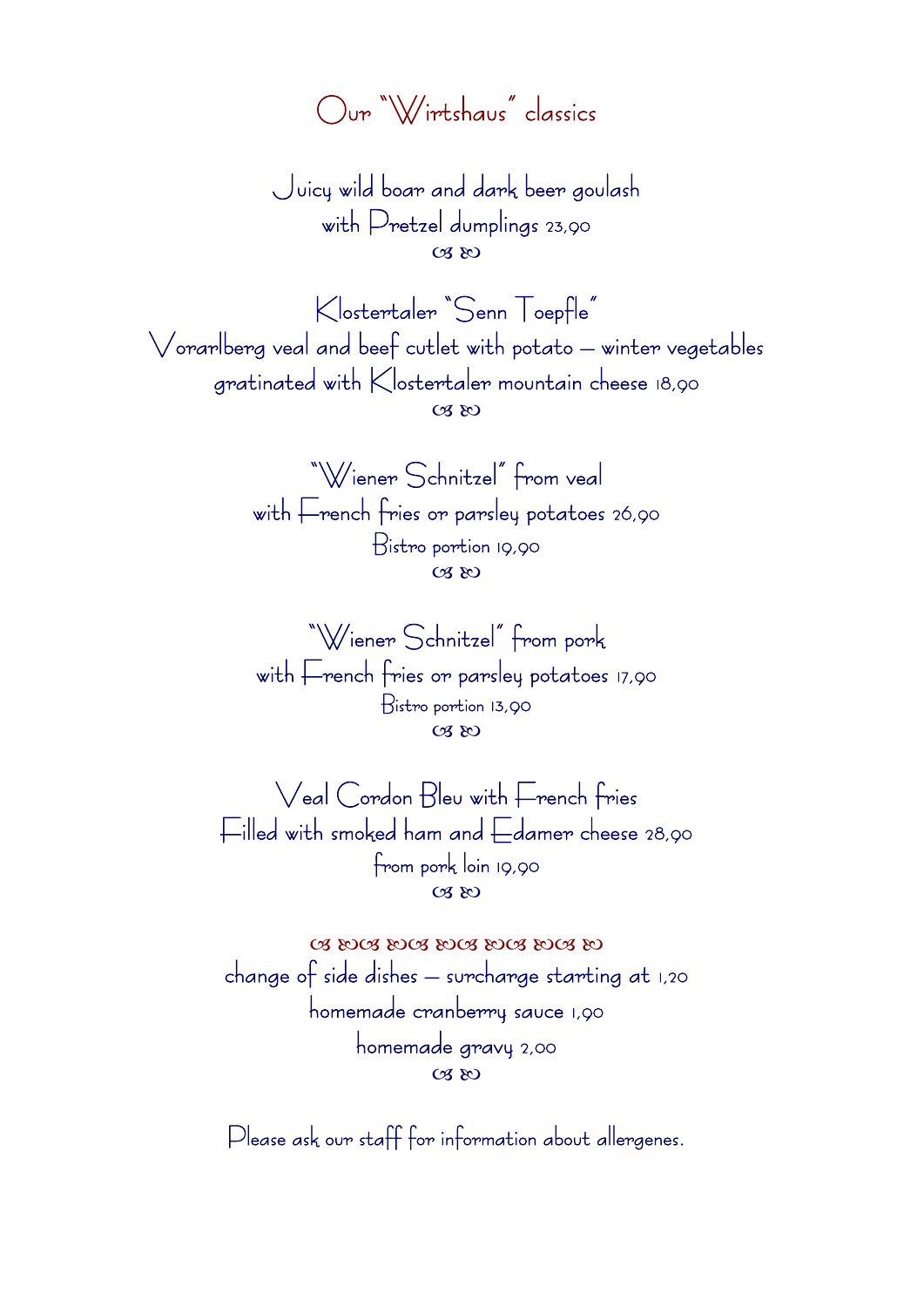Engel Delicacies

Venison Entrecôte of local hunt coated in herbs with game cream sauce potato croquettes in pumpkin seeds winter vegetables

> homemade cranberry sauce 31,90  $C38$

Saddle of veal medaillons Sauce Hollandaise winter vegetables and linguine 28,90  $CZ$ 

Chefs Bowl Linguine with minced veal & beef sticks coated in herbs winter vegetables, roasted pumpkinseeds and Sauce Hollandaise 19,90 Bistro Portion 16,90  $C38$ 

> Roe and stag game ragout with spaetzle, quince-honey-red cabbage homemade cranberry sauce 24,90  $(X, X)$

> Pan fried salmon trout with white wine-butter, parsley potatoes winter vegetables 26,90  $CZ$   $RQ$

Beef from regional farmers Beef filet steak with either **P** hand-sliced French fries and herbal butter or large mixed salad 180 grams 28,90 230 grams 34,90  $CZ$ Change of sides from 1,20 | homemade gravy 2,00 Homemade cranberry sauce 1,90 Please ask our staff for information about allergenes.